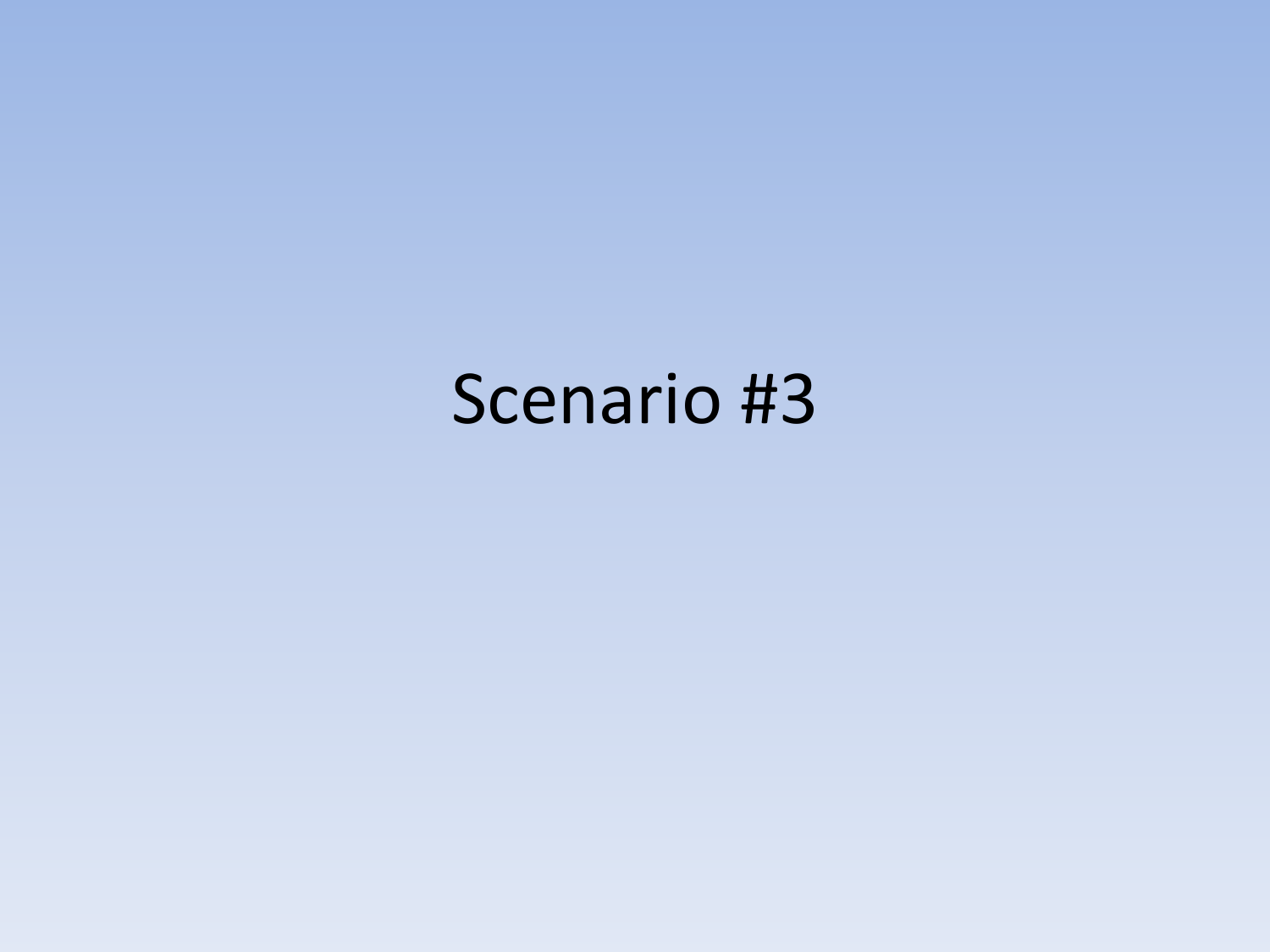• An endoscopy center has many procedures scheduled for the day.

• They have veteran staff who are used to getting through procedures quickly.

• Most staff have been at the center for three years or more.

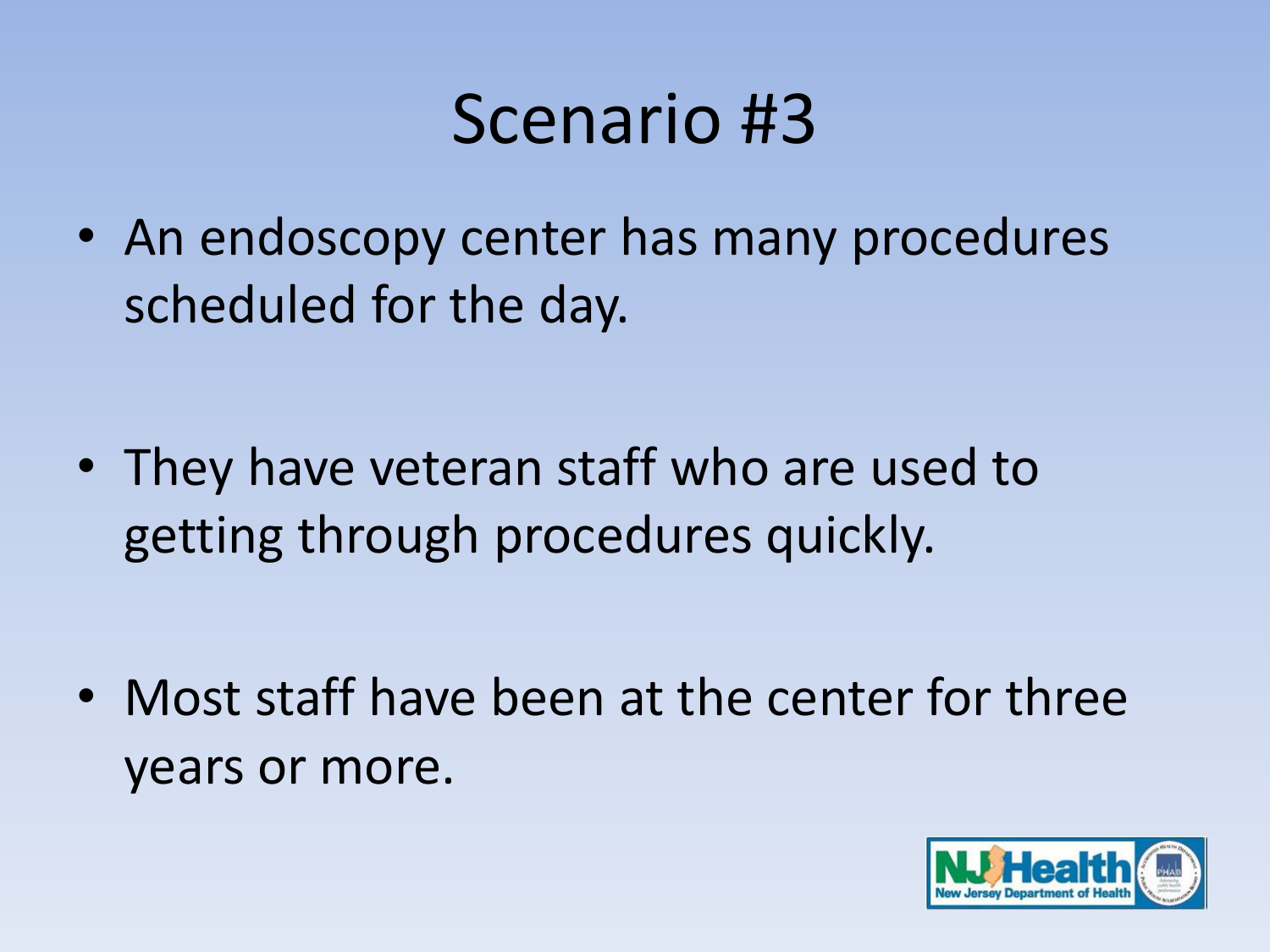- A nurse anesthetist is talking with the first patient (Case #1) of the day before the start of the procedure.
- She has a new 50mL single-dose vial of Propofol for the case.
- She draws up the entire vial into a single syringe and administers half to the patient along with other medications.

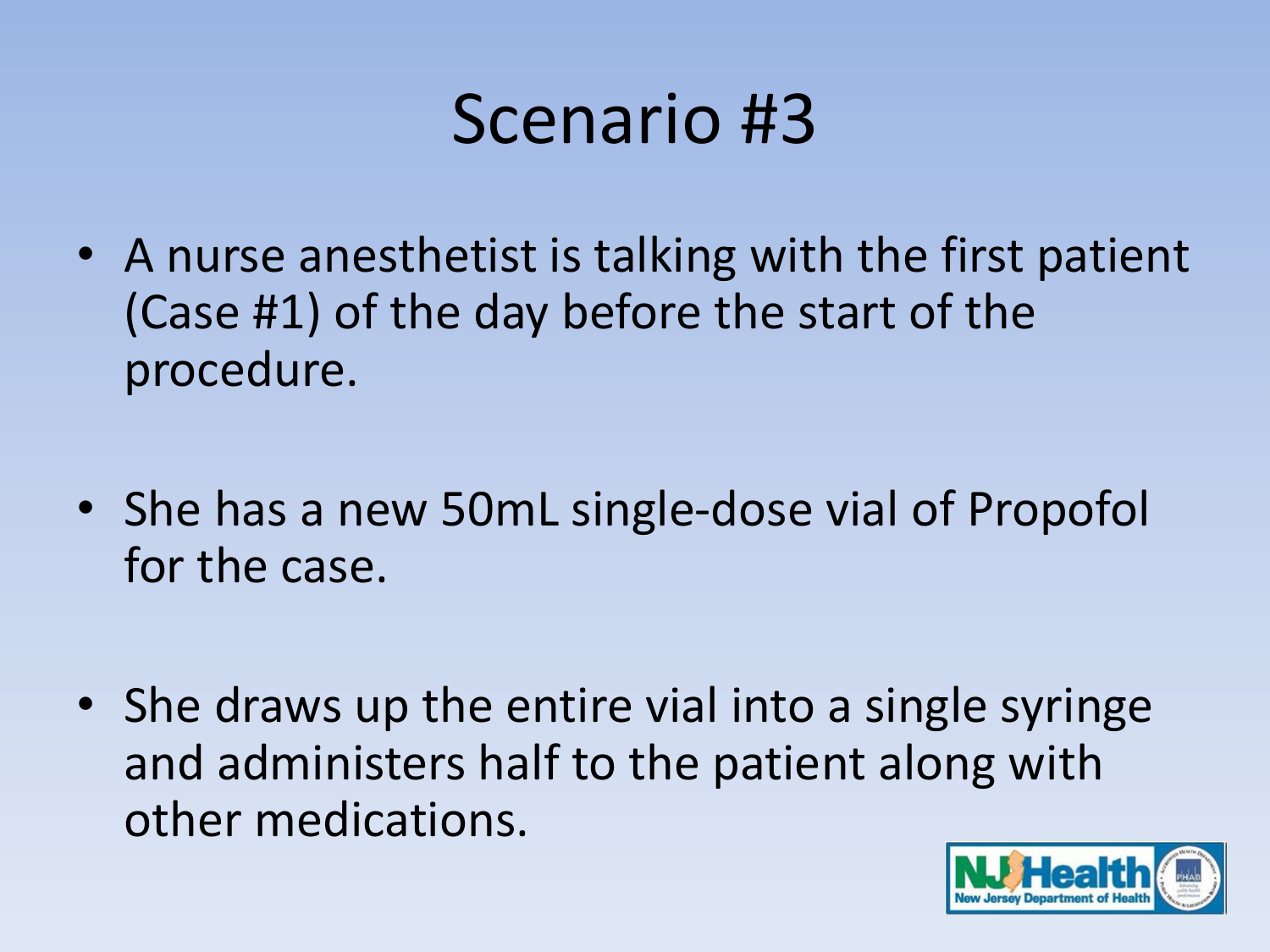- Before the case starts, while nobody else is in the room, she administers a small amount of the Propofol to herself.
- When the surgeon arrives, she administers the remaining Propofol to the patient.
- At the end of the case, she discards the needle and syringe.

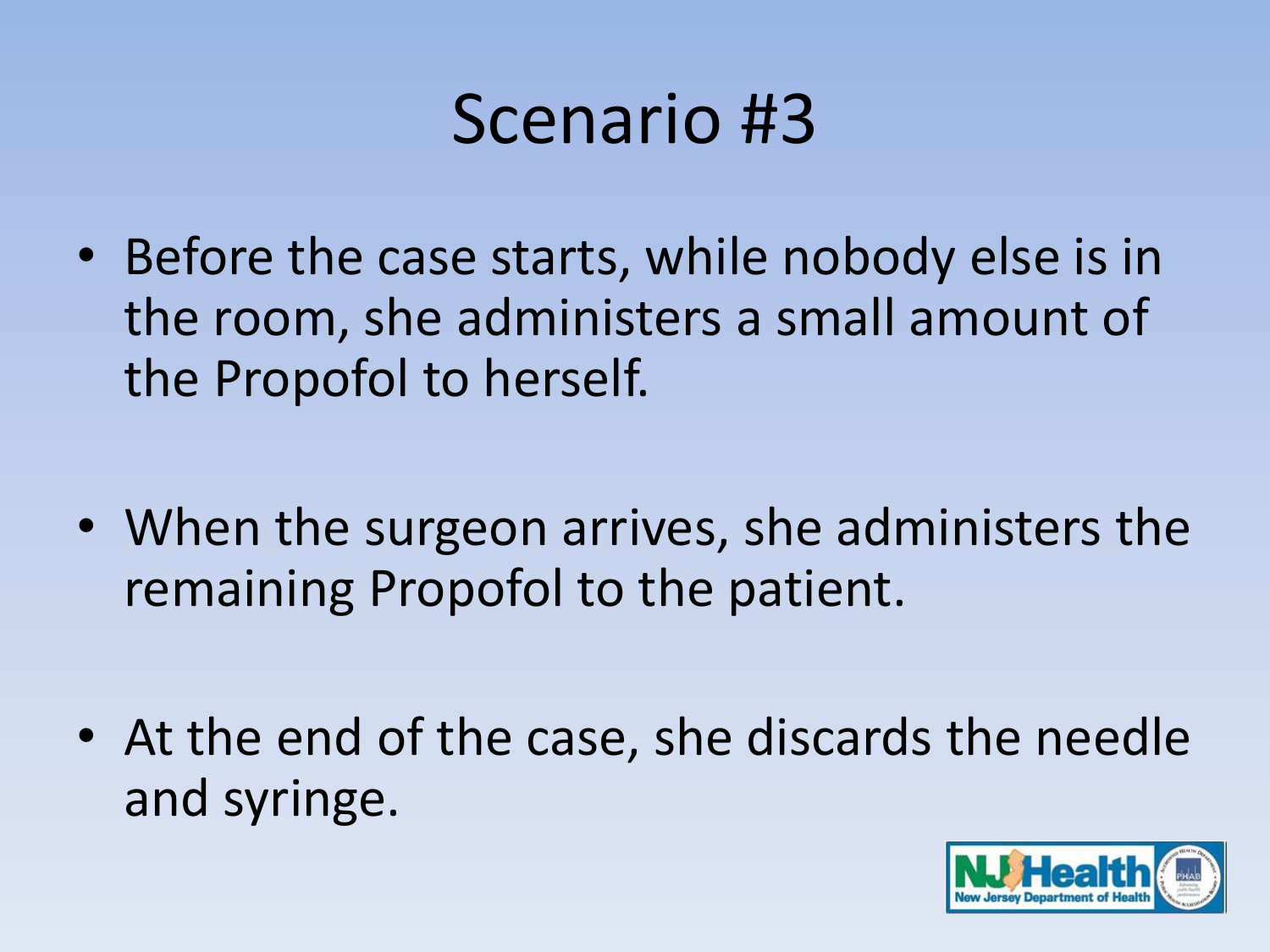- The nurse anesthetist starts Case #2 with a new 50mL single-use vial of Propofol. For this case, she draws up 20mL and administers it to the patient.
- During the case, an additional 10mL of Propofol is drawn up and administered using the same syringe as the first dose but a new needle.
- At the end of the case, the needle and syringe are discarded in the sharps container; however, 20mL of Propofol remain in the vial. The nurse puts the vial in her pocket to use on the third case of the morning.

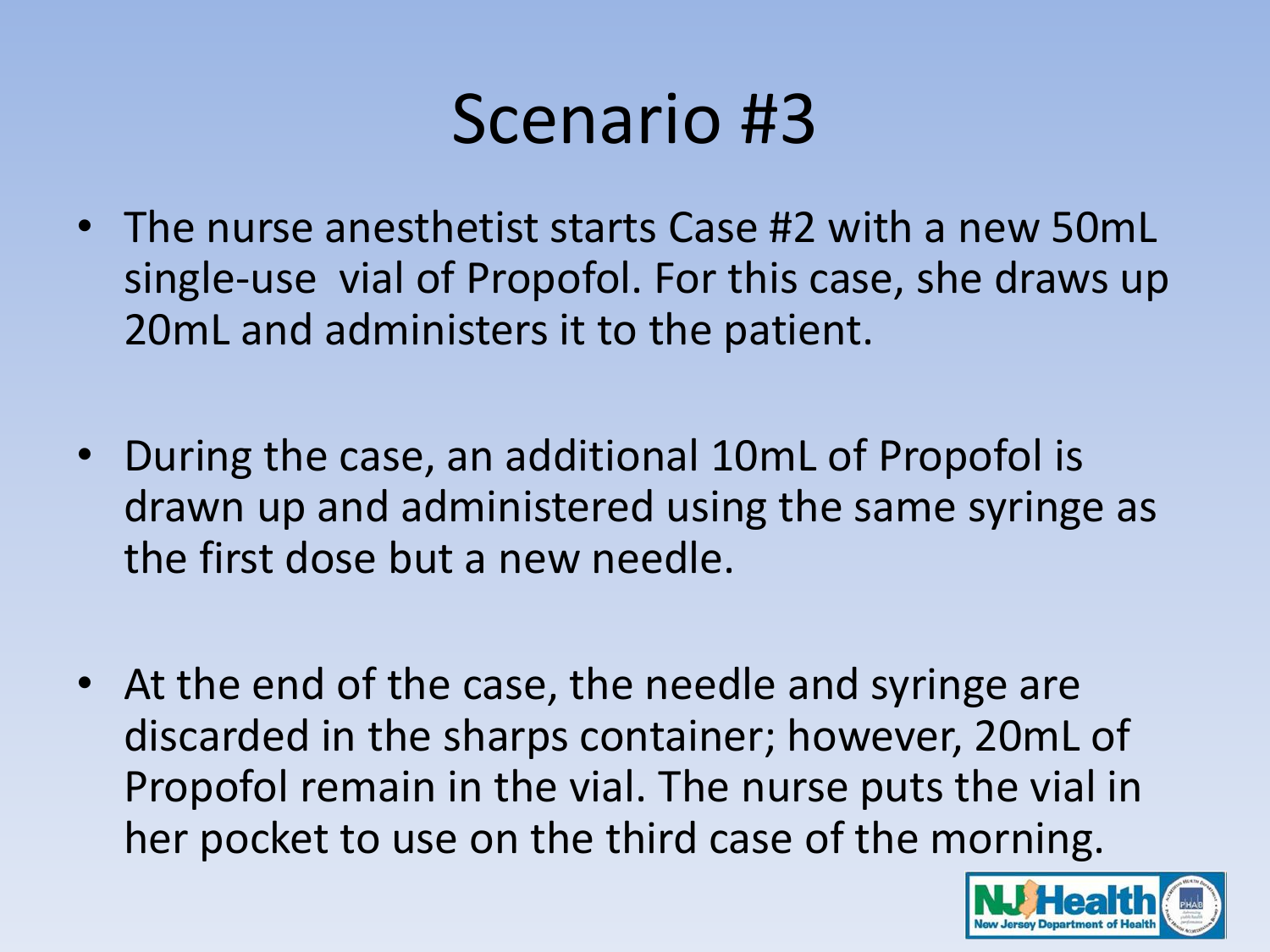- Case #3 is a very large man.
- During the case, the nurse anesthetist finishes the first bottle of Propofol that she used on Case #2.
- She then opens a new vial of Propofol and administers an additional dose to Case #3 using the same syringe and new needle.

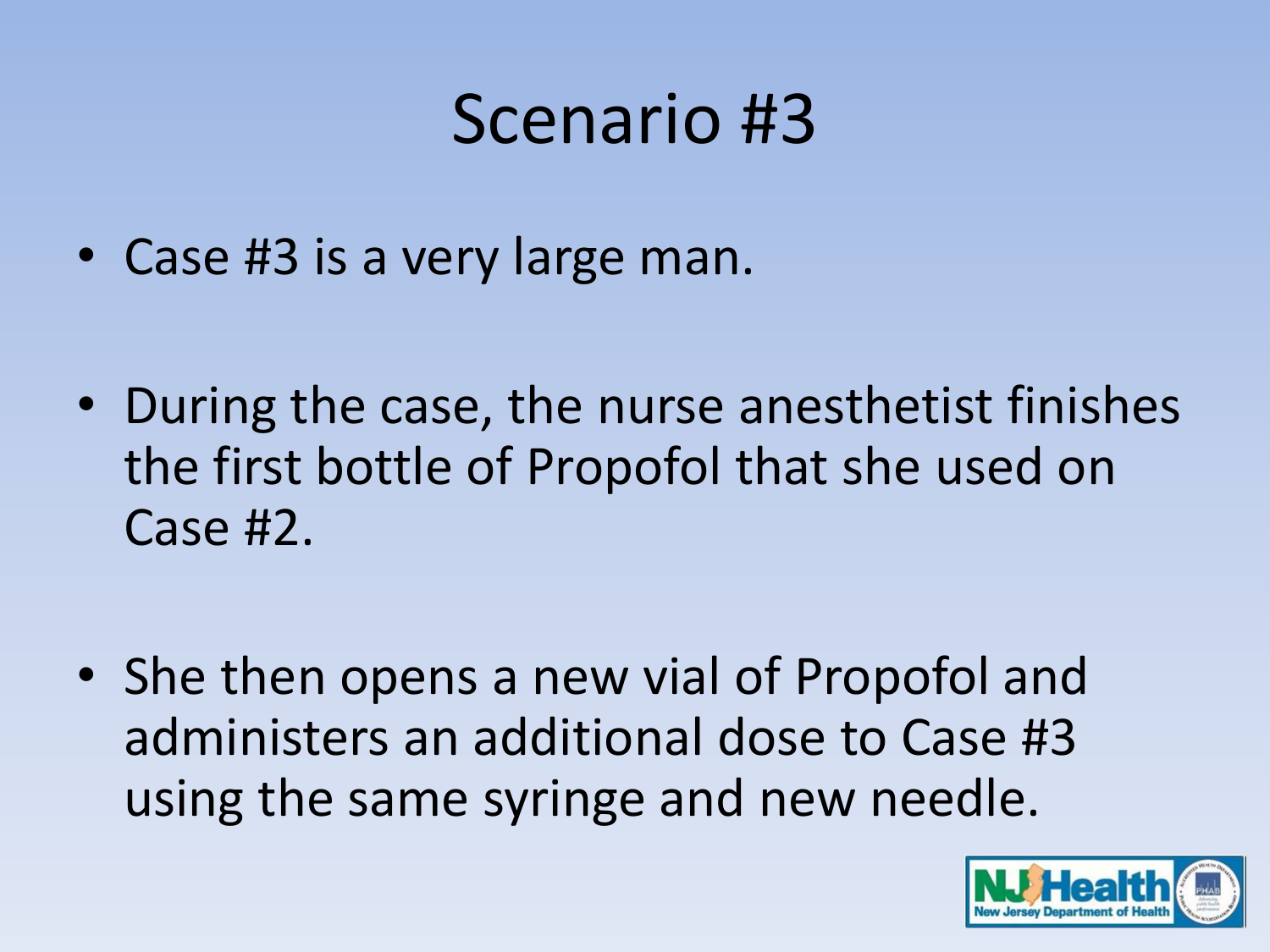- What, if any, are issues that you see with the nurse anesthetist's practice?
- What is the facility's policy about using single-dose vials for more than one patient?
- What is the procedure for preparing medication? Where is the medication preparation usually done: separate room, in surgery suite, or other?
- Is anesthesia a contracted service for the center? What are the facility's policies about anesthesia providers and medication handling? How is medication use and waste recorded?

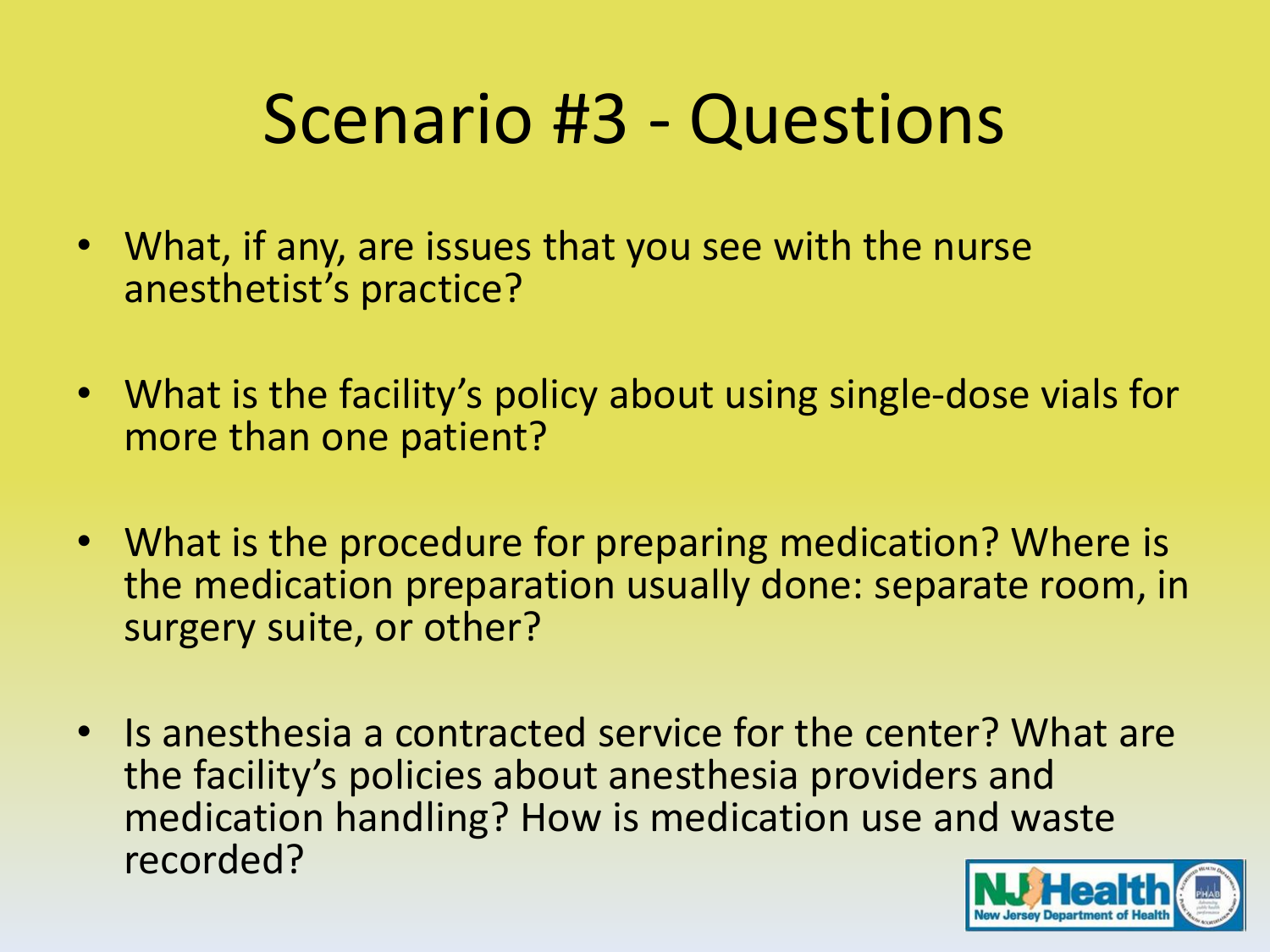- The nurse anesthetist continues to open new vials of Propofol as needed for her cases throughout the day.
- At the end of the day, she has used five bottles of Propofol on 15 patients.
- She leaves the center with a half-filled bottle of Propofol in her coat pocket.

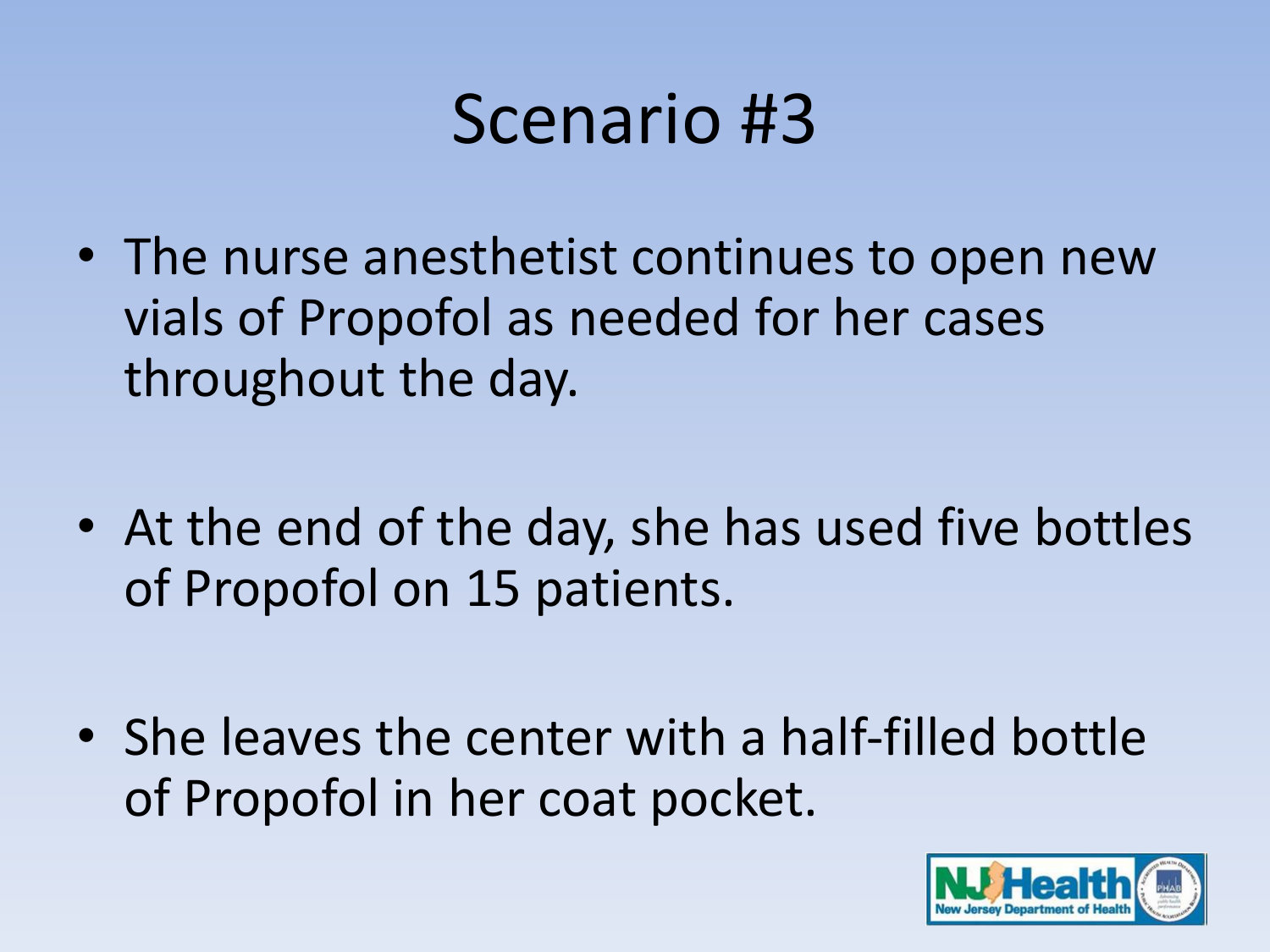- How are staff (center/contracted) trained on infection prevention and control/injection safety practices? How often?
- Who monitors infection prevention and control at the facility?
- How are medications within the facility accounted for?

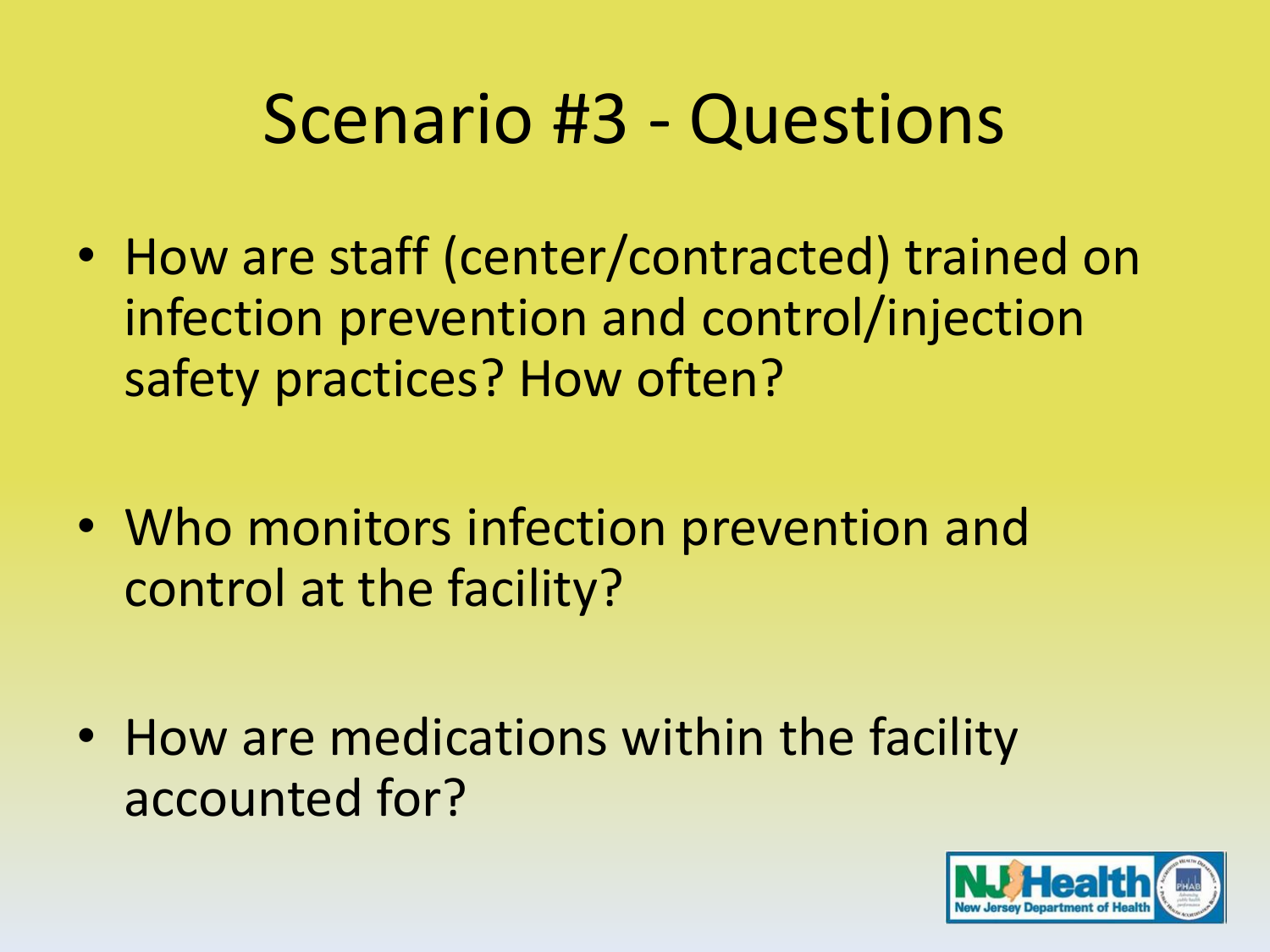• Does the facility keep logs to ensure that medication vials accessed in the patient treatment area are used for a single patient? This applies to both single and multiple-dose vials.

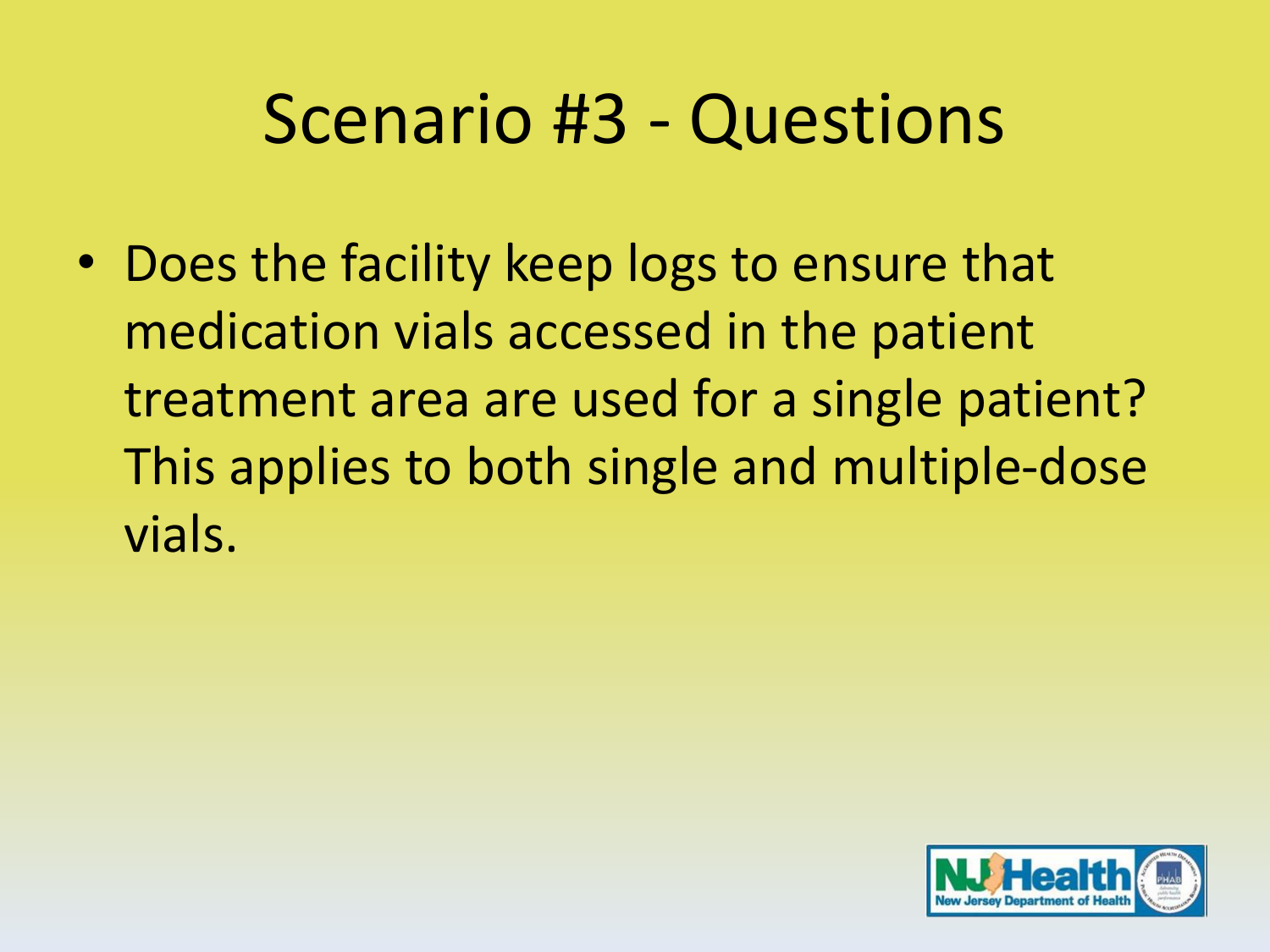- Five and a half months later, the local health department receives a call from a local gastrointestinal (GI) physician.
- He tells the center that he has two patients who both had procedures a few months ago at the ASC and are now positive for hepatitis C.
- They have no traditional risk factors for the disease and were negative for the virus a year ago.

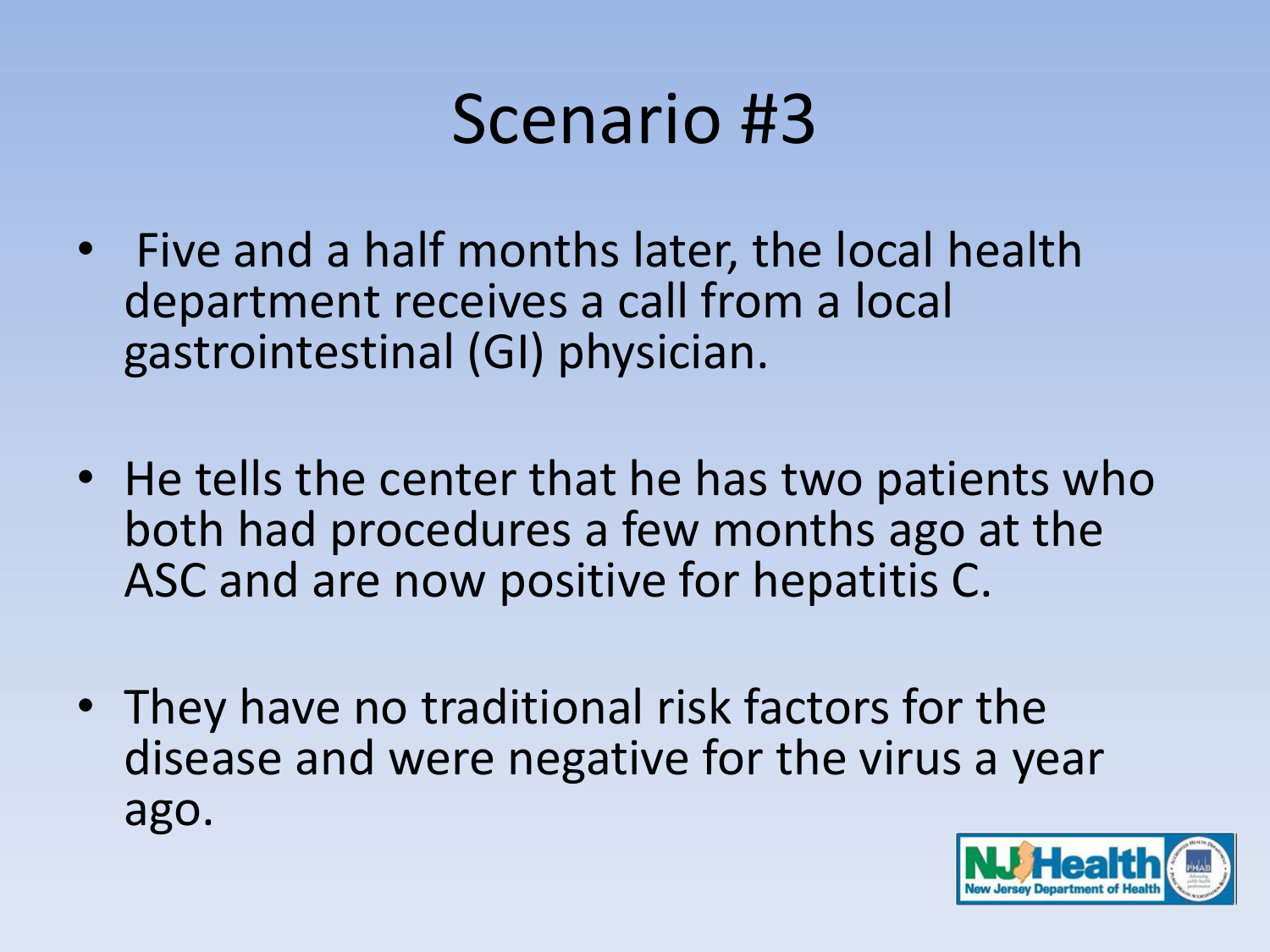- The surgery at the ASC is the only health procedure they underwent in the last 12 months.
- The local health department, along with the state health department, begin a public health investigation to determine if the individuals were infected with the virus during their procedures at the ASC.

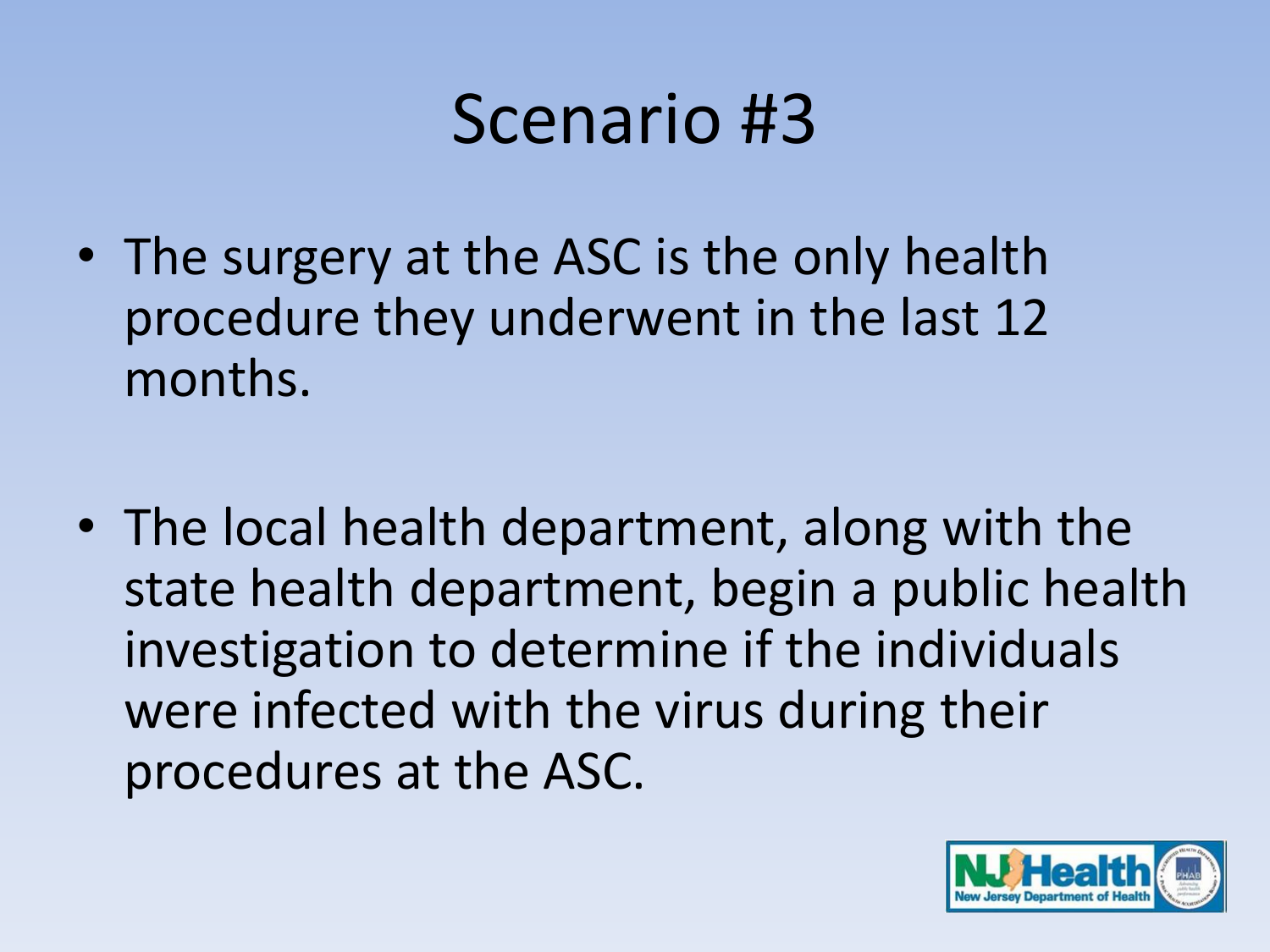- After reviewing patient records and infection prevention and control practices at the ASC, it is determined that patients who received injectable medication from one nurse anesthetist within the last three years, should be tested for bloodborne pathogens.
- She has been employed at the center for three years.

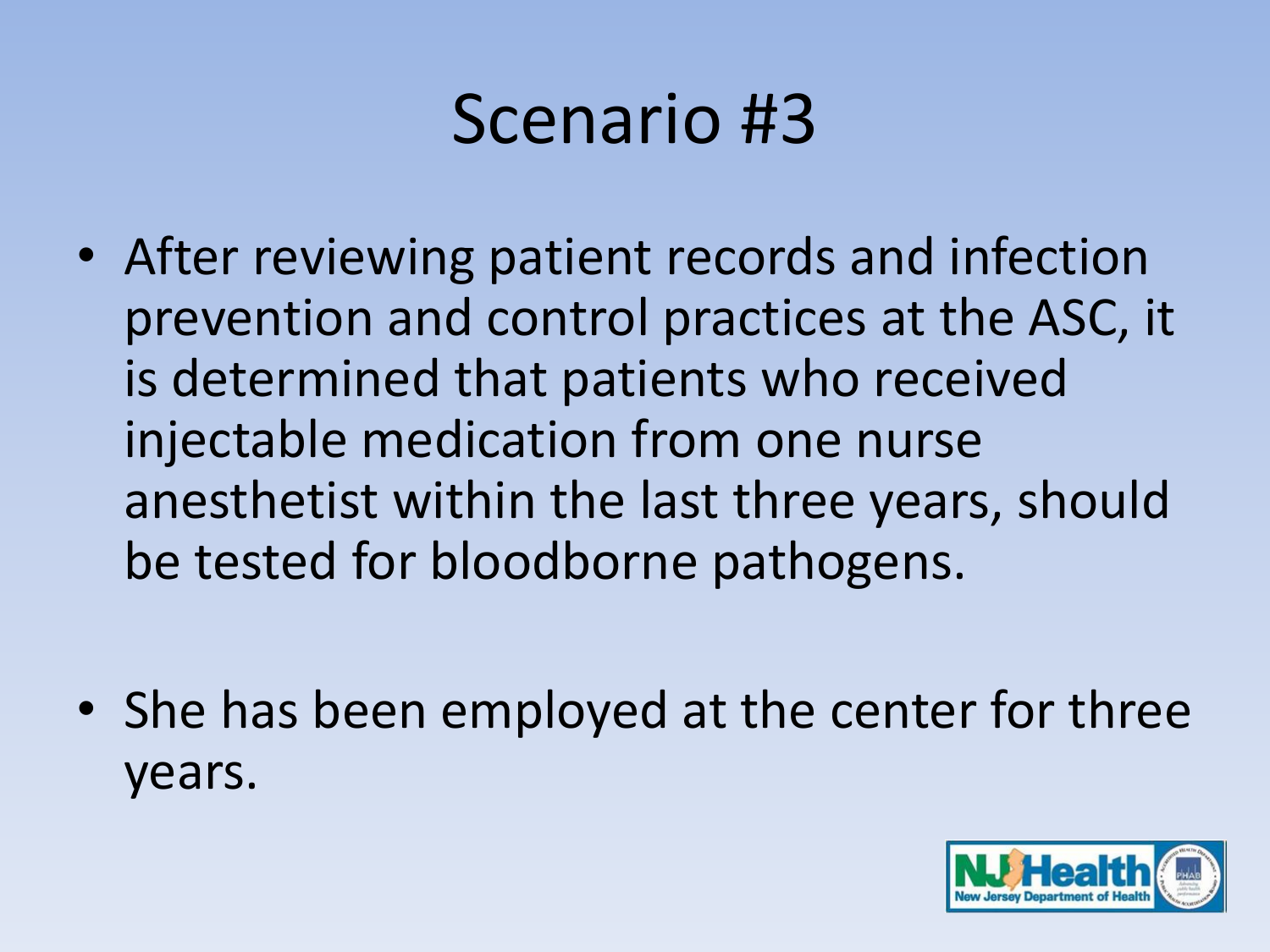- Does the facility have a policy about the process of patient notification when a disease transmission has been identified?
- Does the policy include testing for bloodborne pathogens (employee/patient)?
- Does the facility maintain a log of healthcare personnel's vaccination/immunization status?